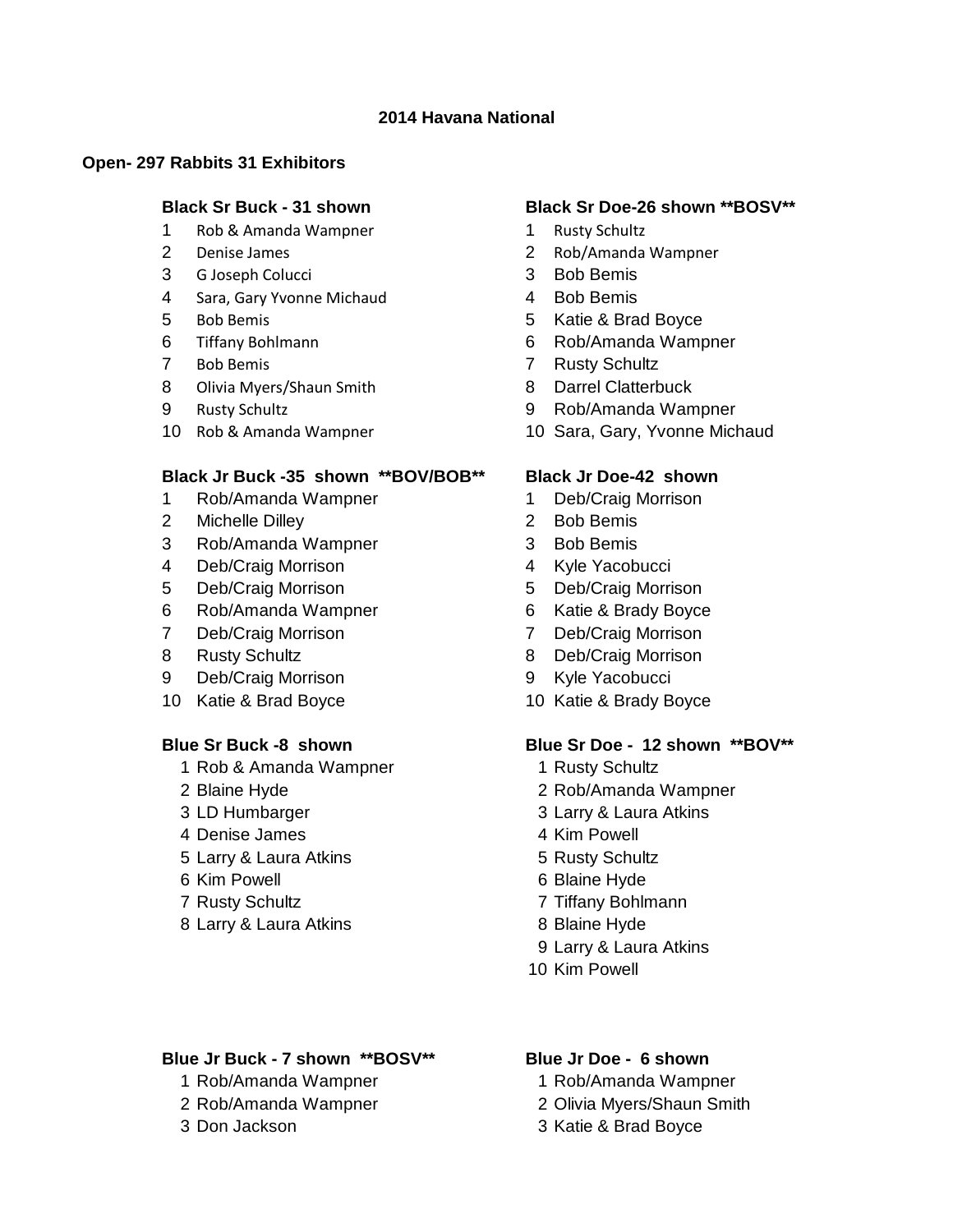- 4 Olivia Myers/Shaun Smith 4 Olivia Myers/Shaun Smith 5 LD Humbarger 6 Tiffany Bohlmann 6 Kim Powell 6 Kim Powell
- 7 DQ

- 1 Rob/Amanda Wampner 1 Bob Bemis
- 
- 
- 4 Rob/Amanda Wampner 4 Denise James
- 5 Rob/Amanda Wampner 5 Bob Bemis
- 
- 
- 8 Kim Powell **8 August 2018** 8 Bob Bemis
- 
- 

# **Broken Jr Buck- 24 shown Broken Jr Doe-25 shown**

- 
- 2 Rob/Amanda Wampner 2 Rob/Amanda Wampner
- 3 Deb/Craig Morrison 3 Deb/Craig Morrison
- 
- 
- 6 Rowbotham/Jennings 6 Deb/Craig Morrison
- 
- 
- 9 Rob/Amanda Wampner 9 Blaine Hyde
- 

# **Chocolate Sr Buck -12 shown Chocolate Sr Doe - 10 shown**

- 1 Rob/Amanda Wampner 1 Bob Bemis
- 2 G Joseph Colucci 2 Blaine Hyde
- 3 Rob/Amanda Wampner 3 Randy Hensley
- 4 G Joseph Colucci 4 LD Humbarger
- 
- 6 Rob/Amanda Wampner 6 Bob Bemis
- 7 Mike Hughes 7 Bob Bemis
- 8 G Joseph Colucci 8 Don Jackson
- 
- 

- 
- 
- 
- 
- 

# **Broken Sr Buck - 13 shown Broken Sr Doe - 27 shown \*\*BOV/BOS\*\***

- 
- 2 Tiffany Bohlmann 2 Olivia Myers/Shaun Smith
- 3 Rob/Amanda Wampner 3 Rob/Amanda Wampner
	-
	-
- 6 G Joseph Colucci 6 Rob/Amanda Wampner
- 7 Hailey Innes 7 Rusty Schultz
	-
- 9 Alan Wilts 9 Katie & Brad Boyce
- 10 Gillispie/Johnson 10 Rob/Amanda Wampner

- 1 Bob Bemis 1 Bob Bemis
	-
	-
- 4 Bob Bemis 4 Bob Bemis
- 5 Blaine Hyde 5 Blaine Hyde
	-
- 7 Bob Bemis 7 Olivia Myers/Shaun Smith
- 8 Bob Bemis 8 Tracey Mercer
	-
- 10 Kyle Yacobucci 10 Gillispie/Johnson

- 
- 
- 
- 
- 5 Kim Powell 5 Rusty Schultz
	-
	-
	-
- 9 Dallas/Jane/Eric/Angie Meyer 9 Dallas/Jane/Eric/Angie Meyer
- 10 Denise James 10 Rob/Amanda Wampner

## **Chocolate Jr Buck- 8 shown \*\*BOV\*\* Chocolate Jr Doe - 11 shown \*\*BOSV\*\***

- 1 Rusty Schultz 1 Dallas/Jane/Eric/Angie Meyer
- 2 Bob Bemis 2 Rusty Schultz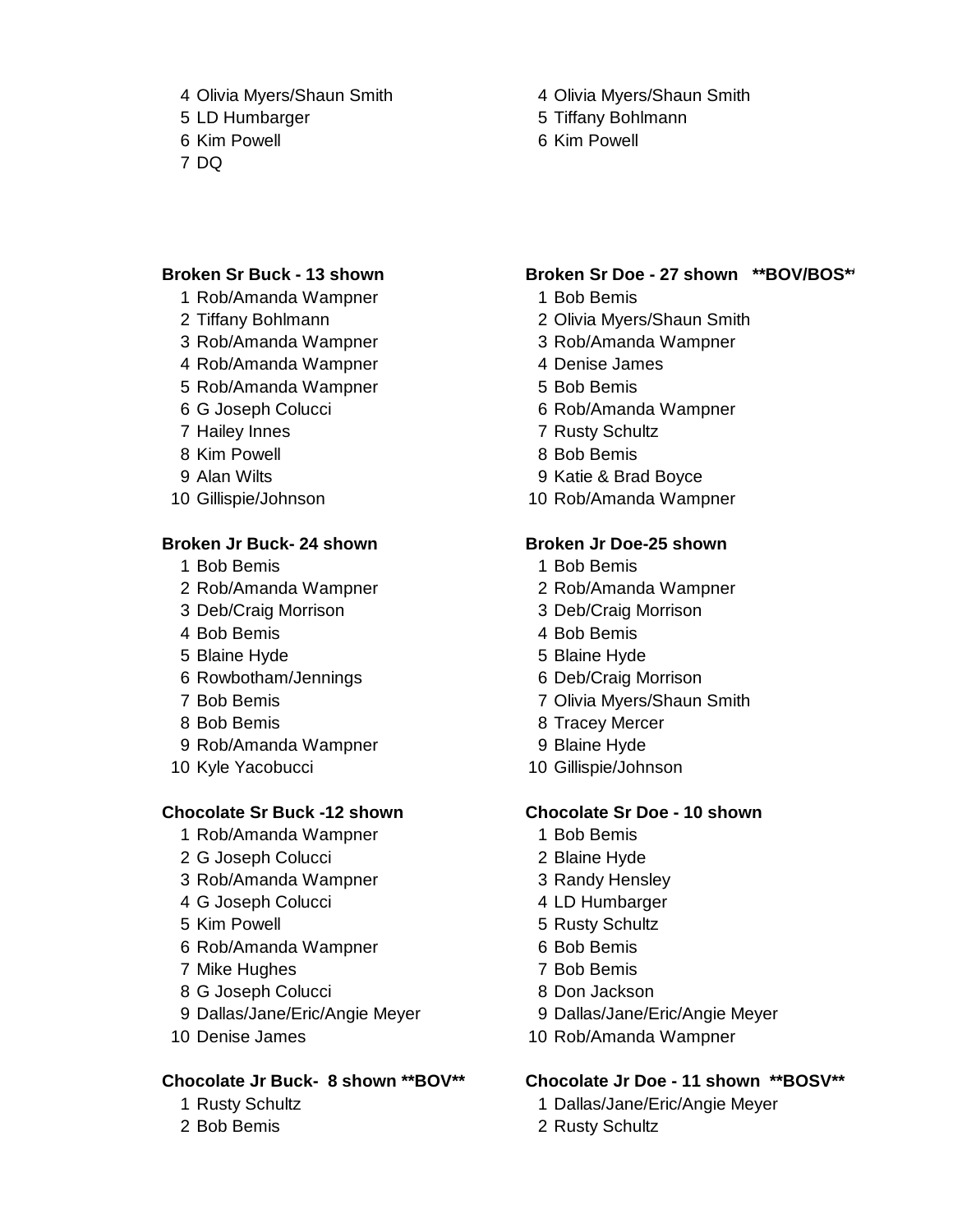- 3 Katie & Brad Boyce 3 Kyle Yacobuccci
- 4 Randy Hensley 2008 12 20 4 Bob Bemis
- 5 Katie & Brad Boyce 5 Bob Bemis
- 6 Dallas/Jane/Eric/Angie Meyer 6 LD Humbarger
- 7 G Joseph Colucci 7 Rusty Schultz
- 
- 
- 
- 
- 
- 
- 8 DQ 8 G Joseph Colucci
	- 9 G Joseph Colucci
	- 10 Olivia Myers/Shaun Smith

## **Best Fur - 23 shown**

- 1 Rusty Schultz
- 2 Rusty Schultz
- 3 Rob/Amanda Wampner
- 4 Rob/Amanda Wampner
- 5 Blaine Hyde
- 6 LD Humbarger
- 7 Don Jackson
- 8 Deb/Craig Morrison
- 9 Katie & Brad Boyce
- 10 LD Humbarger

## **Youth- 163 Rabbits 16 Exhibitors**

### **Black Sr Buck - 13 shown \*\*BOV\*\* Black Sr Doe- 22 shown \*\*BOSV\*\***

- 1 Nellie Brown 1 Nellie Brown
- 2 Kersten Zimmerman 2 Miller/Tolsma
- 
- 
- 
- 
- 
- 8 Kersten Zimmerman 1982 8 Zachare/Berens
- 9 Madelynn Yalowitz 9 Kersten Zimmerman
- 10 Zachare/Berens 10 Zachare/Berens

### **Black Jr Buck - 13 shown Black Jr Doe- 12 shown**

- 
- 2 Kersten Zimmerman 2 Hannah King
- 3 Hanna Wellman 3 Hanna Wellman
- 
- 5 Hanna Wellman **5 Miller/Tolsma**
- 
- 7 Miller/Tolsma 7 Miller/Tolsma
- 8 Kasey Johnson-Atkins 8 Jade Michel
- 

- 
- 
- 3 Nellie Brown 3 Hanna Wellman
- 4 Miller/Tolsma **4 Madelynn** Yalowitz
- 5 Gracie Teeter 5 Hayden & Gunnar Fisher
- 6 Hanna Wellman 6 Kersten Zimmerman
- 7 Grace LeGrave 7 Kersten Zimmerman
	-
	-
	-

- 1 Miller/Tolsma 1 Hanna Wellman
	-
	-
- 4 Miller/Tolsma **4 Hayden & Gunnar Fisher** 
	-
- 6 Hannah King **6 Cachare/Berens** 
	-
	-
- 9 Amber Dilley 9 Zachare/Berens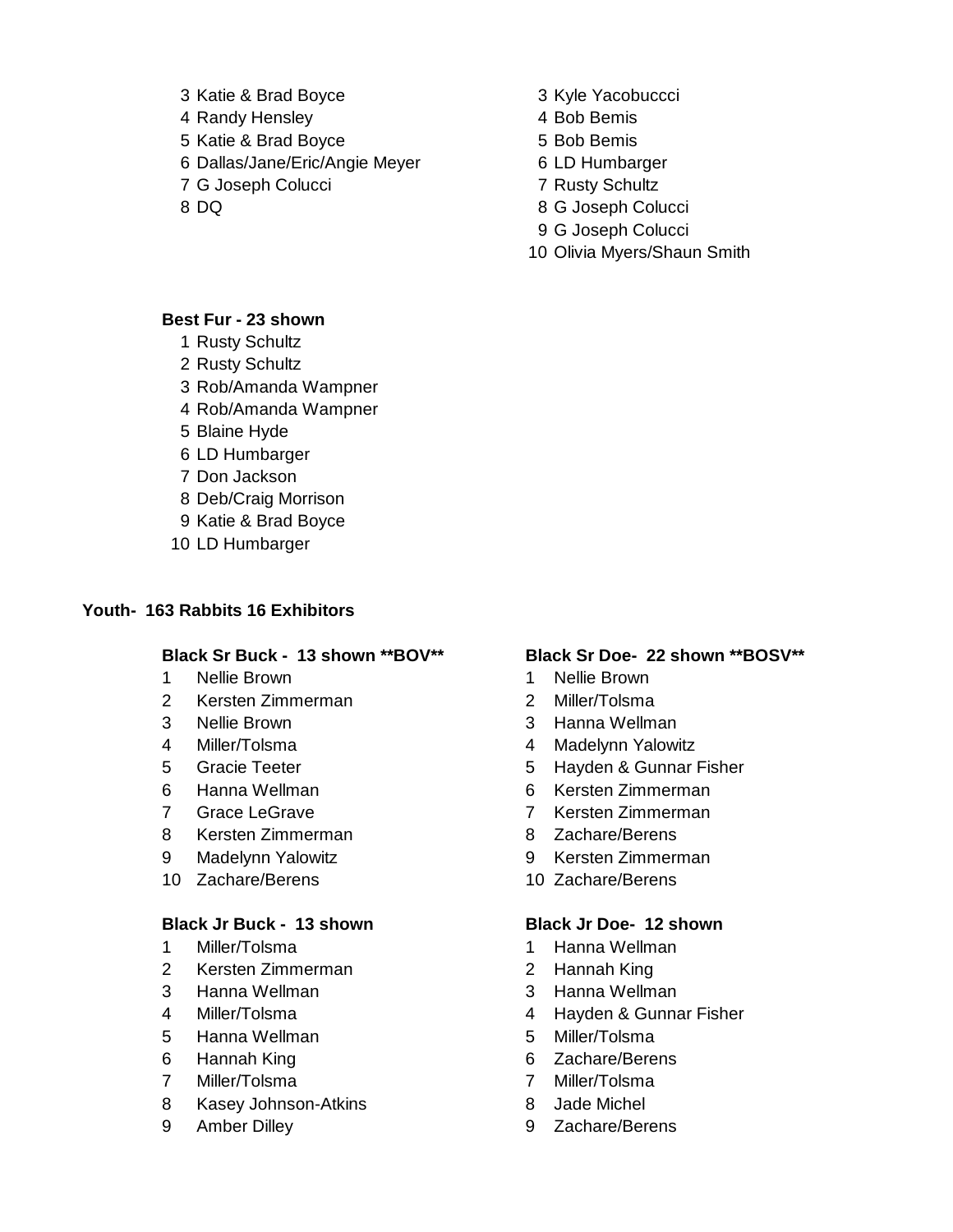- 
- 2 Madelynn Yalowitz 2 Zachare/Berens
- 3 Grace LeGrave 3 Hanna Wellman
- 4 Hannah King **4 Hannah King 1988** A Miller/Tolsma
- 5 Zachare/Berens 5 Miller/Tolsma
- 6 Madelynn Yalowitz 6 Hannah King

## 10 Grace LeGrave 20 20 20 10 Kasey Johnson-Atkins

## **Blue Sr Buck - shown Blue Sr Doe - 12 shown \*\*BOV\*\***

- 1 Hannah King 1 Kersten Zimmerman
	-
	-
	-
	-
	-
	- 7 Madelynn Yalowitz
	- 8 Rober "BJ" Jones
	- 9 Rober "BJ" Jones
	- 10 Kersten Zimmerman

## **Blue Jr Buck - 6 shown \*\*BOSV & BOS\*\* Blue Jr Doe - 3 shown**

- 
- 2 Hanna Wellman 2 Hannah King
- 3 Jade Michel 3 Jade Michel
- 4 Jade Michel
- 5 Zachare/Berens
- 6 Miller/Tolsma

- 1 Zachare/Berens 1 Madelynn Yalowitz
	-
	-

- 
- 
- 
- 4 Miller/Tolsma 4 Miller/Tolsma
- 5 Robert "BJ" Jones 5 Miller/Tolsma
- 
- 7 Miller/Tolsma 7 Miller/Tolsma
- 8 Grace LeGrave **8 Miller/Tolsma**
- 

### **Broken Jr Buck - 10 shown \*\*BOSV\*\* Broken Jr Doe- 15 shown**

- 
- 
- 3 Madelynn Yalowitz 3 Zachare/Berens
- 
- 5 Kersten Zimmerman 5 Zachare/Berens
- 6 Zachare/Berens 6 Zachare/Berens
- 7 Zachare/Berens 7 Jade Michel
- 

# **Broken Sr Buck - 9 shown Broken Sr Doe - 16 shown \*\*BOB/BOV\*\***

- 1 Zachare/Berens 1 Madelynn Yalowitz
- 2 Grace LeGrave 2 Hayden & Gunnar Fisher
- 3 Hannah King 3 Zachare/Berens
	-
	-
- 6 Madelynn Yalowitz 6 Robert "BJ" Jones
	-
	-
- 9 DQ 9 Robert "BJ" Jones
	- 10 Miller/Tolsma

- 1 Zachare/Berens 1 Hayden & Gunnar Fisher
- 2 Zachare/Berens 2 Hayden & Gunnar Fisher
	-
- 4 Miller/Tolsma **4 Zachare/Berens** 
	-
	-
	-
- 8 Hanna Wellman 8 Kasey Johnson-Atkins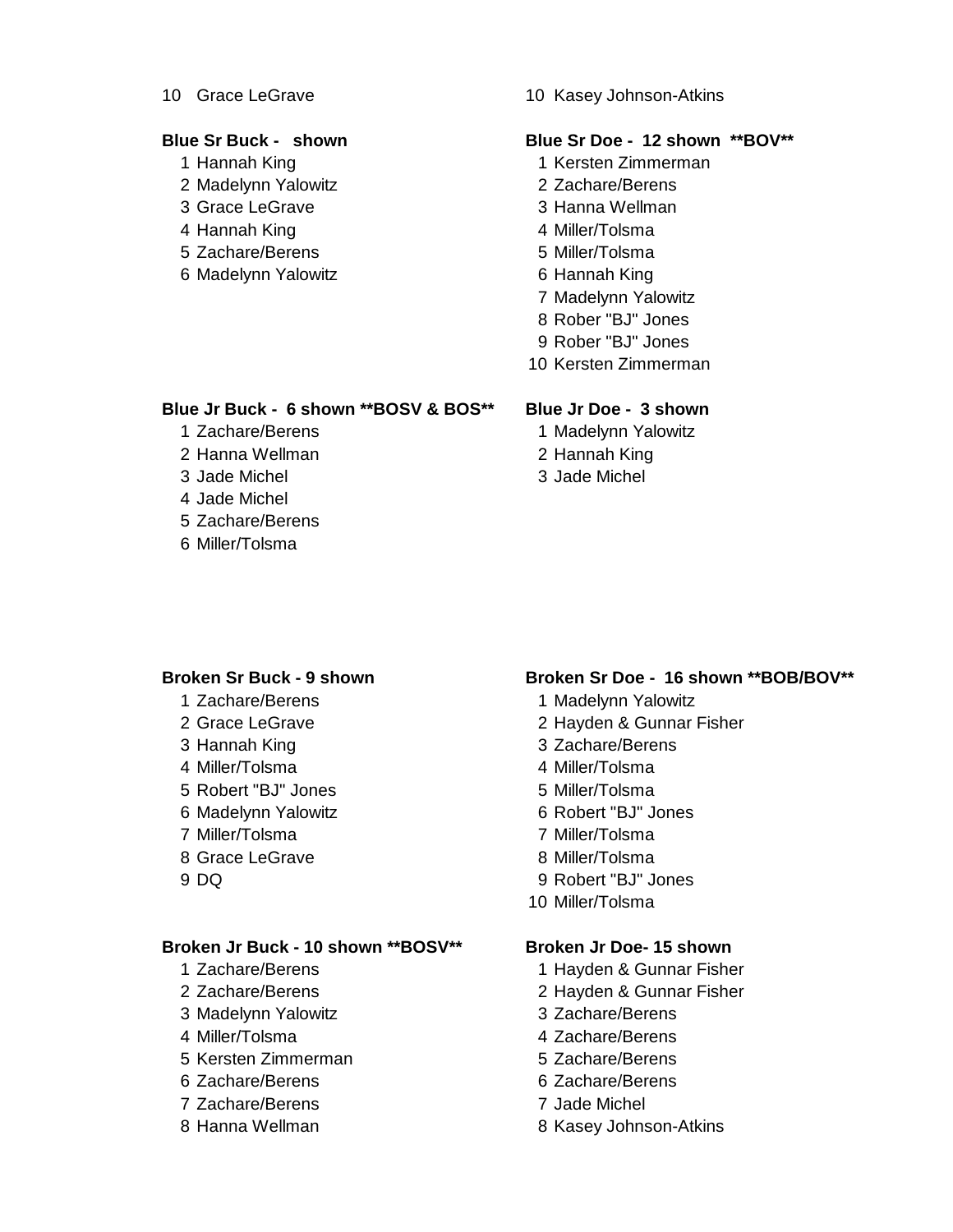- 9 Kersten Zimmerman and 19 Jade Michel
- 10 Zachare/Berens 10 Jade Michel

- 1 Madelynn Yalowitz **1 Madelynn** Yalowitz **1 Kaitlyn** Gaza
- 2 Madelynn Yalowitz 2 Hanna Wellman
- 3 Madelynn Yalowitz **3 Hanna Wellman**
- 
- 5 Mattie Teeter **5 Hannah King**
- 
- 
- 

# **Chocolate Sr Buck - 6 shown Chocolate Sr Doe -6 shown**

- 
- 
- 
- 4 Hannah King **4 Miller/Tolsma** 
	-
- 6 Zachare/Berens 6 Zachare/Berens

# **Chocolate Jr Buck - shown \*\*BOSV\*\* Chocolate Jr Doe -7 shown \*\*BOV\*\***

- 1 Hayden & Gunnar Fisher 1 Hanna Wellman
- 2 Madelynn Yalowitz 2 Hanna Wellman
- 
- 4 Hayden & Gunnar Fisher 4 Kersten Zimmerman
- 5 Hanna Wellman 5 Jade Michel
- 
- 

- 
- 
- 3 Hanna Wellman 3 Madelynn Yalowitz
	-
	-
- 6 Kasey Johnson-Atkins 6 Kasey Johnson-Atkins
- 7 Hannah King 7 Zachare/Berens

## **Best Fur-22 shown**

- 1 Nellie Brown
- 2 Kersten Zimmerman
- 3 Kersten Zimmerman
- 4 Hayden & Gunnar Fisher
- 5 Nellie Brown
- 6 Kersten Zimmerman
- 7 Kersten Zimmerman
- 8 Miller/Tolsma
- 9 Kasey Johnson-Atkins
- 10 Hanna Wellman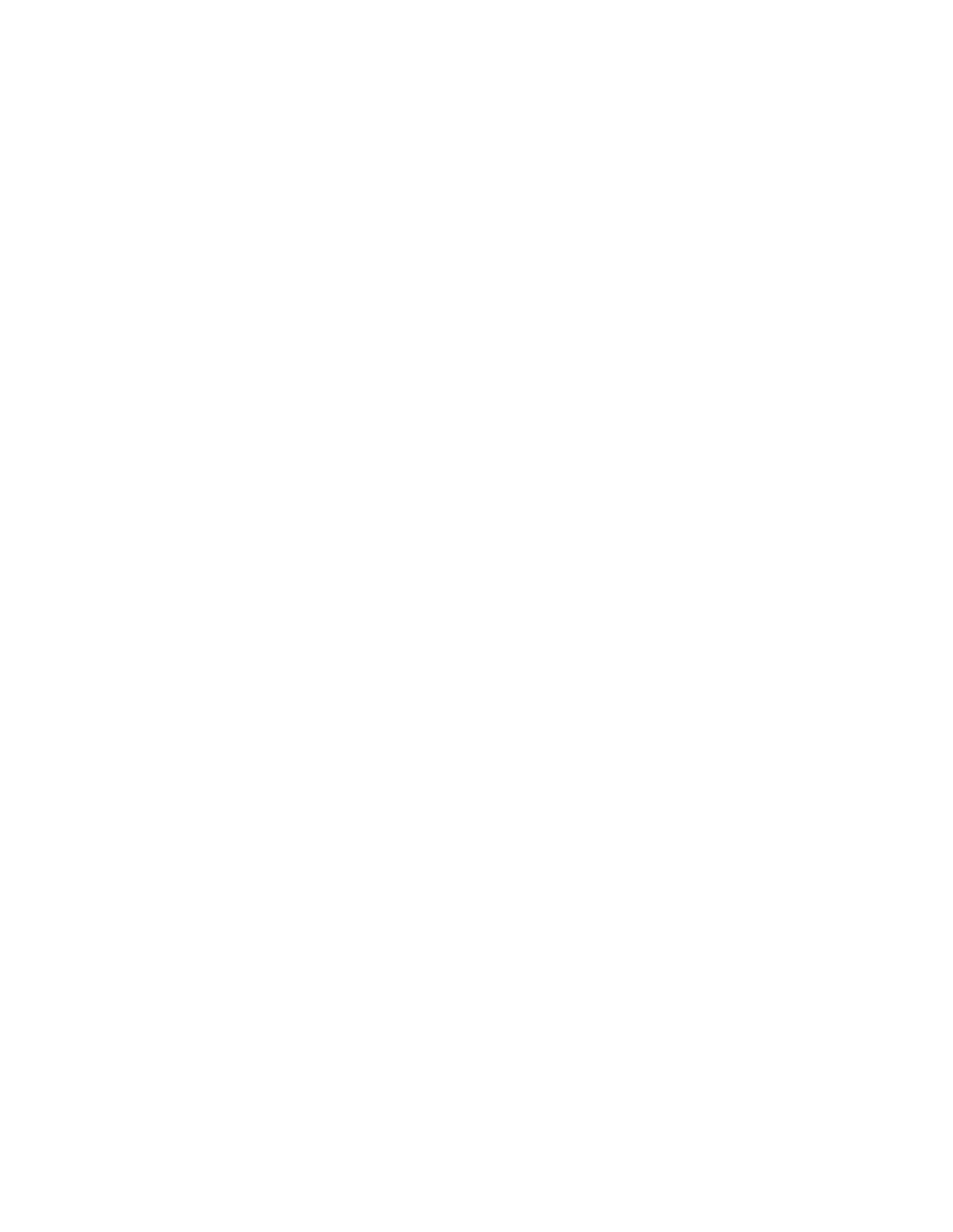$\pmb{\mathsf{k}}$